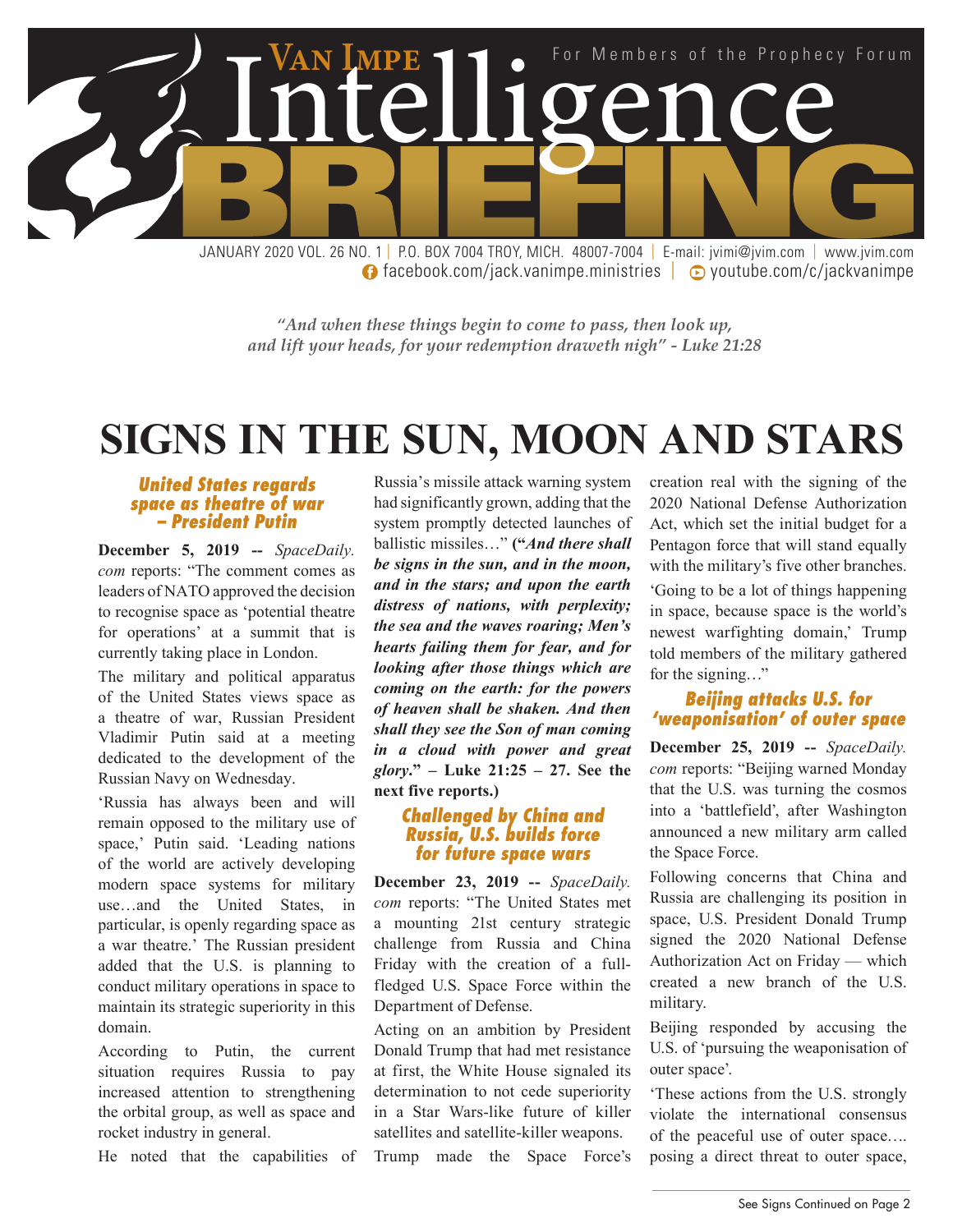peace, and security,' said foreign ministry spokesman Geng Shuang at a regular press briefing.

Geng called for the international community to 'adopt a prudent and responsible attitude to prevent outer space from becoming a new battlefield'. The Space Force will be the sixth formal force of the U.S. military, after the Army, Air Force, Navy, Marines, and Coast Guard…"

#### *U.S. Space Policy: The United States Space Force*

**December 16, 2019 --** *SpaceDaily.com* reports: "The Trump Administration and United States Congress are currently in discussions regarding a proposal to create and fund a service branch within the U.S. Air Force that would assist in deterring conflict in space.

The Trump Administration and United States Congress are currently in discussions regarding a proposal to create and fund a service branch within the U.S. Air Force that would assist in deterring conflict in space. Called the United States Space Force, the branch would be part of the U.S. Air Force much the way the Marine Corps are part of the U.S. Navy.

Over time, the Space Force would evolve to become a stand-alone branch of the armed services. Scott Pace is Executive Secretary of the National Space Council. He explained why space is now considered what the Pentagon calls a 'war-fighting domain':

'Some people say: are we going to militarize space? And the answer is space has really been a military domain since the Soviet Union launched Sputnik. They used, actually, a converted ICBM to do it. So space has been a realm of military activity really since the very beginning. It's been used for reconnaissance.

It's been used for communications. It's used for navigation. … What space has not been, has been a war-fighting domain. And, what's become different in the last few years, ever since the 2007 anti-satellite test that China conducted, where they destroyed one of their own weather satellites, we've seen a rapid and steady growth in anti-satellite weapons by Russia and China…"

# *Allies join Space Force for multinational collaboration*

**December 30, 2019** -- *SpaceDaily.com* reports: "Allies are in the early stages of collaboration with the newly created U.S. Space Force, which has hosted its first 'five eyes' level briefing and authorized its first collaborative task order, the Air Force said Friday.

According to an announcement by the U.S. Air Force, Group Captain Darren Whiteley, a Royal Air Force officer from Britain and the deputy director of the Combined Space Operations Center, recently signed the first combined tasking order for Space Force command units.

'Allied partnerships are critical to defending our assets at home and in the space domain,' Whiteley said. 'The threat is expanding and international collaboration is essential to strengthen deterrence against hostile actors. Through these partnerships we are able to expand the depth and multiply the effects we can have to those evolving threats.'

The task order is the first by a coalition partner under Operation Olympic Defender, a multinational effort intended to optimize space operations and share information between allies…"

### *China improves space-based observation of Earth*

**December 12, 2019** -- *SpaceDaily.com* reports: "China has greatly improved its ability to observe the Earth from space with a series of high-resolution remote sensing satellites sent into orbit over the past nine years, according to the China National Space Administration (CNSA).

The satellites, belonging to China's high-resolution Earth observation project (Gaofen project) initiated in 2010, have formed a stable satellite remote sensing system, said Tong Xudong, chief designer of the project.

The project has increased the resolution of China's low-earth orbit remote sensing satellites from 2.1 meters to 0.65 meter, and the resolution of China's geostationary orbit remote sensing satellites improved from kilometerlevel to 50 meters, Tong said.

The satellites, covering different observation bands, are deployed in different orbits, giving China a preliminary ability for all-weather and round-the-clock observation, said Tong…"

# RUSSIA AND THE KINGS OF THE EAST

#### *China, Iran, and Russia to hold joint naval drills starting Friday*

**December 26, 2019 --** *The Jerusalem Post* reports: "China, Iran and Russia will hold joint naval drills starting on Friday in the Indian Ocean and Sea of Oman, China's defense ministry said on Thursday, amid heightened tension in the region between Iran and the

#### United States.

China will send the Xining, a guided missile destroyer, to the drills, which will last until Monday, and are meant to deepen cooperation between the three countries' navies, ministry spokesman Wu Qian told a monthly news briefing.

The drill was a 'normal military exchange' between the three armed forces and was in line with international law and practices, Wu said.

'It is not necessarily connected with the regional situation,' he said, without elaborating…" **(Russia in Bible prophecy is the main instigator of death and suffering during Armageddon and China will become a basic partner with them for the rapidly approaching**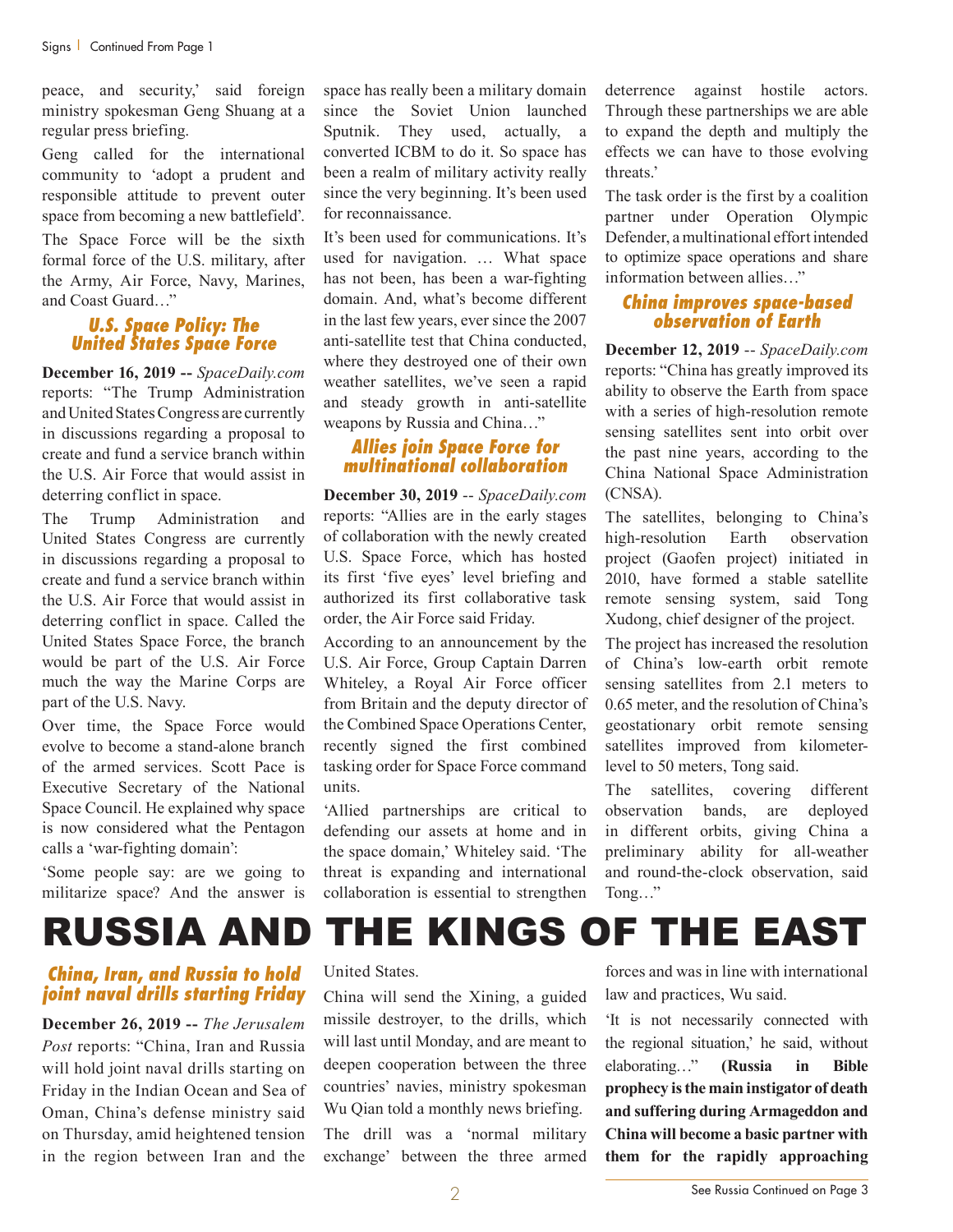**battle of Armageddon – Revelation 16:16. Russia will lead invasion number one – Ezekiel 38 & 39. China will lead invasion number two – Revelation 16:12; Revelation 9:14 – 16. Then all nations will come against Jerusalem for the final invasion at which point Jesus will return to stop the bloodshed and set up his eternal kingdom upon earth – "[He gathers]**  *all nations against Jerusalem to battle; and the city shall be taken… Then shall the Lord go forth, and fight against those nations, as when he fought in the day of battle. And his feet shall stand in that day upon the mount of Olives, which is before Jerusalem on the east, and the mount of Olives shall cleave in the midst thereof toward the east and toward the west, and there shall be a very great valley; and half of the mountain shall remove toward the north, and half of it toward the south***" – Zechariah 14:2 – 4. Then Psalm 2:6 occurs as God the Father says: "…***I set my king upon my holy hill of Zion* **[Jerusalem]." See the next report.)**

### *Analysis: Iran hopes naval drill will show U.S. is not a global power*

**December 30, 2019** -- *The Jerusalem Post* reports: "It wasn't exactly the largest naval exercise in the world, or even a very significant one in terms of firepower. But when Iran, Russia and China gathered ships at Chabahar in southeastern Iran on Friday, they were sending a message to the world.

Iranian photographers were on hand to capture the moment that ships from the three countries readied to go to sea. It was a big moment for Tehran in which it showed that U.S. sanctions and attempts to isolate Iran are not working.

Acting-U.S. Navy Secretary Thomas Modly said on Friday, in a statement that appeared timed to coincide with the naval drill, that Iran could conduct provocative actions in that region.

Since May, tensions have risen in the Gulf between the U.S. and Iran. According to U.S. assessments, Iran has attacked six oil tankers, as well as Saudi Arabia and downed a U.S. drone. Iran continues to harass ships and even took control of a UK-flagged vessel in July. Islamic Revolutionary Guard Corps fast boats continue to be a threat…"

#### *China hosts Japan, South Korea with eyes on nuclear North*

**December 25, 2019 --** *SpaceDaily.com* reports: "China hosts the leaders of squabbling neighbours South Korea and Japan on Tuesday, flexing its diplomatic muscle with America's two key military allies in Asia and seeking regional unity on how to deal with a belligerent North Korea.

The gathering in the southwestern city of Chengdu is being held with the clock ticking on a threatened 'Christmas gift' from North Korean leader Kim Jong Un that would reignite global tensions over its nuclear programme.

Kim has promised the unidentified 'gift', which analysts and American officials believe could be a provocative missile test, if the United States does not act *to* make concessions in their nuclear talks by the end of the year.

The gathering in Chengdu will also feature the first one-on-one meeting between Japanese Prime Minister Shinzo Abe and South Korean President Moon Jae-in for 15 months.

Ties between their two nations have hit rock bottom in recent months over trade issues and other disputes related to decades of bitter wrangling over Japan's 1910-45 occupation of the Korean peninsula…" **(A huge nuclear war is prophesied multiplied times in God's Word. Revelation 9:14 – 18 depicts Armageddon: "***Saying to the sixth angel which had the trumpet, Loose the four angels which are bound in the great river Euphrates. And the four angels were loosed, which were prepared for an hour, and a day, and a month, and a year, for to slay the third part of men. And the number of the army of the horsemen were two hundred thousand thousand: and I heard the number of them. And thus I*  *saw the horses in the vision, and them that sat on them, having breastplates of fire, and of jacinth, and brimstone: and the heads of the horses were as the heads of lions; and out of their mouths issued fire and smoke and brimstone. By these three was the third part of men killed, by the fire, and by the smoke, and by the brimstone, which issued out of their mouths***." And Revelation 16:16 tells of the longest and final battle of the ages.)**

#### *China, South Korea and Japan leaders to discuss North Korea tensions*

**December 19, 2019 --** *SpaceDaily.com* reports: "Chinese, Japanese and South Korean leaders will discuss a potential free-trade deal and tensions over the North Korean nuclear issue when they meet in southern China next week, officials said Thursday.

Chinese Premier Li Keqiang will host South Korean President Moon Jae-in and Japanese Prime Minister Shinzo Abe for the meeting in Chengdu on Tuesday.

The visiting leaders will also hold separate talks with President Xi Jinping, Chinese vice foreign minister Luo Zhaohui told reporters at a briefing.

The meeting of regional powers comes as tensions have risen between Washington and Pyongyang after North Korea carried out a series of rocket launches.

Nuclear talks between the North and the United States have been largely stalled since the collapse of a February summit in Hanoi between President Donald Trump and North Korean leader Kim Jong Un.

Pyongyang has issued a year-end ultimatum, promising an ominous 'Christmas gift' if Washington does not come up with some concessions…" **(Even if North Korea gives up its nuclear weapons, there are enough remaining in the world to create havoc. Nuclear war is part of the battle of the ages – see Revelation 9:18. Other prophesied texts are predicted**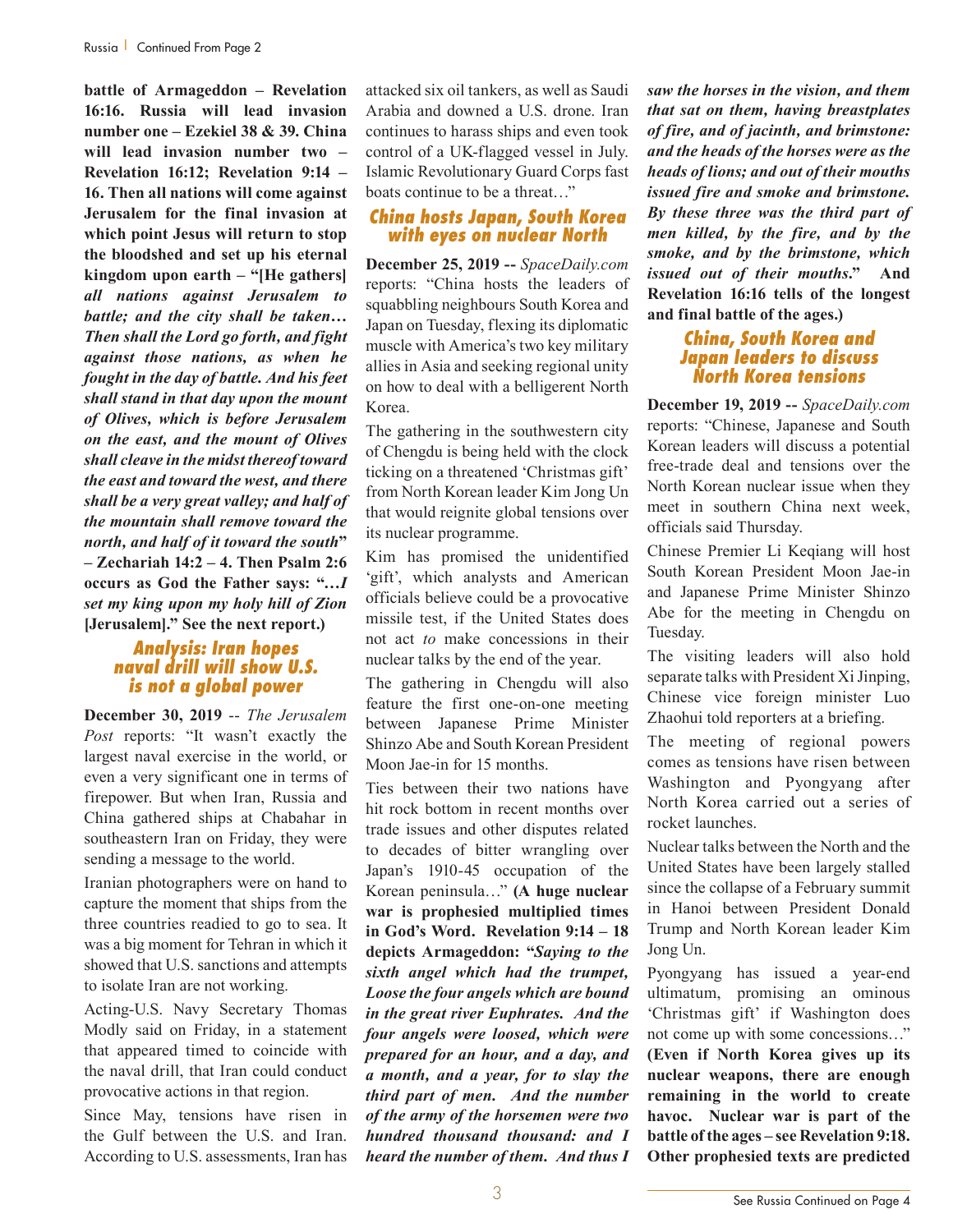**in Psalm 97:3; Isaiah 66:15; Ezekiel 20:47: "…***Thus saith the Lord God; Behold, I will kindle a fire in thee, and it shall devour every green tree in thee, and every dry tree: the flaming flame shall not be quenched***…" Study also Zephaniah 1:8; Malachi 4:1; and Revelation 8:7. See the next two reports.)**

#### *Russia, China make UN proposal to ease North Korea sanctions*

**December 17, 2019 --** *SpaceDaily. com* reports: "Russia and China on Monday proposed easing sanctions against nuclear-armed North Korea, in response to steps the North takes towards denuclearization.

The proposal, in a draft resolution which surprised several diplomatic missions, came the same day Washington's top representative in talks with North Korea criticized Pyongyang's 'hostile' statements.

The North is under heavy U.S. and United Nations sanctions over its nuclear program, but it has been frustrated at the lack of relief after it declared a moratorium on nuclear and intercontinental ballistic missile (ICBM) tests.

The draft text said the Council 'shall adjust the sanction measures towards the DPRK as may be needed in light of the DPRK's compliance with relevant UN Security Council resolutions.'

It also underlined the necessity of having 'the most favorable approach towards requests for exemptions from existing UN sanctions against the DPRK for humanitarian and livelihood

purposes.'

The Russian and Chinese proposal did not detail exactly what North Korea will have to do in exchange for an easing of sanctions…"

#### *New Construction Seen at Missile-Related Site in North Korea*

**December 23, 2019 --** *Voice of America News* reports: "A new satellite image of a factory where North Korea makes military equipment used to launch longrange missiles shows the construction of a new structure.

The release of several images from Planet Labs comes amid concern that North Korea could launch a rocket or missile as it seeks concessions in stalled nuclear negotiations with the United **States** 

North Korea has warned that what 'Christmas gift" it gives the U.S. depends on what action Washington takes.

One of the new satellite images taken Dec. 19 shows the March 16 Factory near Pyongyang, where North Korea manufactures trucks used as mobile launchers for its long-range missiles.

Jeffrey Lewis, director of the East Asia nonproliferation program at the Middlebury Institute, tweeted that the construction appeared to be an expansion of the factory…"

#### *Second China Aircraft Carrier Enters Service*

**December 17, 2019 --** *Voice of America News* reports: "China's second aircraft carrier entered service on Tuesday, adding major firepower to its military

ambitions as it faces tensions with selfruled Taiwan as well as the U.S. and regional neighbors around the disputed South China Sea.

The commissioning of the warship, named the Shandong, puts China in a small club of nations with multiple aircraft carriers, and the country is reportedly building a third.

China's first domestically built carrier was delivered to the People's Liberation Army navy in Sanya, on the southern island of Hainan, at a ceremony attended by President Xi Jinping, state media said.

China has one other carrier — the Liaoning — a repurposed Soviet vessel bought from Ukraine that went into service in 2012.

Around 5,000 people attended Tuesday's ceremony, singing the national anthem as the national flag was raised, state broadcaster *CCTV* said.

Xi inspected an honor guard during the ceremony and met with service personnel on board the warship…" **(China and North Korea are prophesied to be top contenders and bloody warriors during the battle of Armageddon – Revelation 16:16. Revelation 16:12 pictures Kings coming to the Middle East, primarily China and North Korea to slay a third-part of mankind in atomic warfare. Revelation 9:14 – 18 the Oriental nations from the East join with Russia – the leader from the North – Daniel 11:44 – for the most horrendous war in history.)**



# *Report: Islamic Persecution of Christians 'Gaining Traction' in Africa*

**December 12, 2019 --** *Breitbart.com* reports: "Christians are experiencing 'genocidal, religious-based violence' in many parts of Africa as Islamic terror groups gain greater traction on the continent, according to Save the Persecuted Christians, a U.S.-based charity.

The West needs to come to terms with the fact that what is going on in Africa is 'genocidal, religious-based violence, enacted against Christians by Sharia

supremacist extremist groups,' said Dede Laugesen, executive director of Save the Persecuted Christians, in an interview published Wednesday with *Crux*, an international Catholic news outlet.

'They must also come to terms with the fact that the Islamic State has not been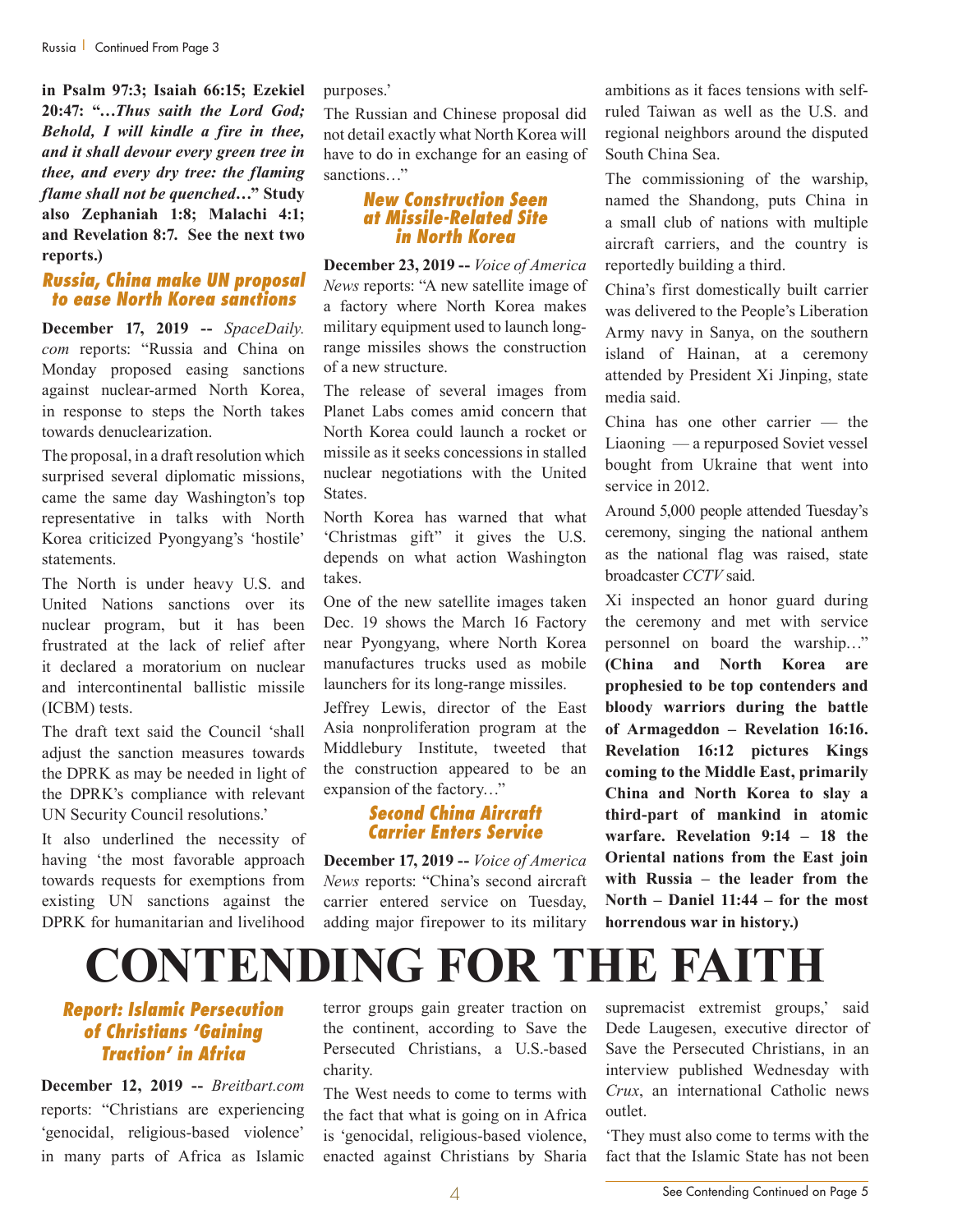defeated, but has merely moved to new territory in Africa and is a growing threat not only there but, if allowed to flourish, to the interests of the United States, Europe and the world,' Mr. Laugesen said.

Several factors are contributing to the increase of Christian persecution in Africa, he said, not least of which is the steady growth of Christianity itself…" **(Great persecution will soon overtake most Christians in a majority of the world. "***Blessed are they which are persecuted for righteousness' sake: for theirs is the kingdom of heaven. Blessed are ye, when men shall revile you, and persecute you, and shall say all manner of evil against you falsely, for my sake. Rejoice, and be exceeding glad: for great is your reward in heaven: for so persecuted they the prophets which were before you***." – Matthew 5:10 – 12; "***If the world hate you, ye know that it hated me before it hated you. If ye were of the world, the world would love his own: but because ye are not of the world, but I have chosen you out of the world, therefore the world hateth you. Remember*  *the word that I said unto you, The servant is not greater than his lord. If they have persecuted me, they will also persecute you; if they have kept my saying, they will keep yours also. But all these things will they do unto you for my name's sake, because they know not him that sent me***." – John 15:18 – 21;** *"…When he had opened the fifth seal, I saw under the altar the souls of them that were slain for the word of God, and for the testimony which they held***." — Revelation 6:9; "…***I saw the souls of them that were beheaded for the witness of Jesus, and for the word of God, and which had not worshipped the beast, neither his image, neither had received his mark upon their foreheads, or in their hands; and they lived and reigned with Christ a thousand years***." – Revelation 20:4; and "***Fear none of those things which thou shalt suffer: behold, the devil shall cast some of you into prison, that ye may be tried; and ye shall have tribulation ten days: be thou faithful unto death, and I will give thee a crown of life***." – Revelation 2:10. See the next report.)**

#### *Boko Haram Jihadis Kill Seven in Nigeria on Christmas Eve*

**December 27, 2019 --** *Breitbart.com* reports: "Islamist terror group Boko Haram, an affiliate of the Islamic State, attacked a largely Christian village near Chibok in northeastern Nigeria on Christmas Eve and killed seven people. A teenage girl was also reportedly abducted from the village.

*AFP* quoted locals who said the jihadis emerged from Sambisa Forest, an area covering over 20,000 square miles where Boko Haram hides most of its forces. The attackers arrived in trucks and riding motorcycles.

Bloodshed was minimized by a timely warning to villagers from people new Sambisa who saw the attack force closing in. The jihadis are said to have stolen food from the village and burned a number of homes before returning to the forest with their captive.

The governor of Nigeria's Borno state, Babagana Zulum, confirmed the attack on Thursday and said there may have been two kidnapping victims. Zulum put the casualty count at six dead plus three injured…"

# SUFFER THE CHILDREN

#### *Refugee Camp ISIS Child Tells UK Reporter 'We Will Slaughter You'*

**December 16, 2019 --** *Breitbart.com* reports: "Children of Islamic State fighters and their brides in Syrian holding camps may represent a grave threat to the West, with one telling a British reporter: 'We will slaughter you.'

'In Arabic, he first quoted a verse from the Koran: 'God says, 'Turn to Allah with sincere repentance in the hope that your Lord will remove you from your ills','' recalled *Sky News* correspondent Mark Stone of an encounter with a jihadist 'cub' in the Al Hol camp in Syria, which holds some 70,000 Islamic State women and children, 10,000 of whom are foreigners.

'He was asking us to repent our sins,' Stone continued.

'And then, calmly, he said: 'We're going to kill you by slaughtering you. We will slaughter you.''

Many Western countries are currently seeking to repatriate children born in the shattered caliphate to women who hold (or held) citizenship *in* Western countries…" **(Proverbs 22:6 states: "***Train up a child in the way he should go: and when he is old, he will not depart from it."* **This is seen in the New Testament in the life of Timothy. Paul writes in II Timothy 1:5: "***When I call to remembrance the unfeigned faith that is in thee, which first dwelt in thy grandmother Lois, and thy* 

*mother Eunice; and I am persuaded in thee also.***" Islam also believes in training up a child – but not to follow the Lord. The Islamic State refers to them as "Cubs of the Caliphate" and has released training videos showing them murdering helpless prisoners. How warped can these barbarians be? Jesus said in Matthew 19:14: "***… Suffer the little children, and forbid them not, to come unto me: for of such is the kingdom of heaven.***" And in Matthew 18:6 He stated: "***But whoso shall offend one of these little ones which believe in me, it were better for him that a millstone were hanged about his neck, and that he were drowned in the depth of the sea.***")**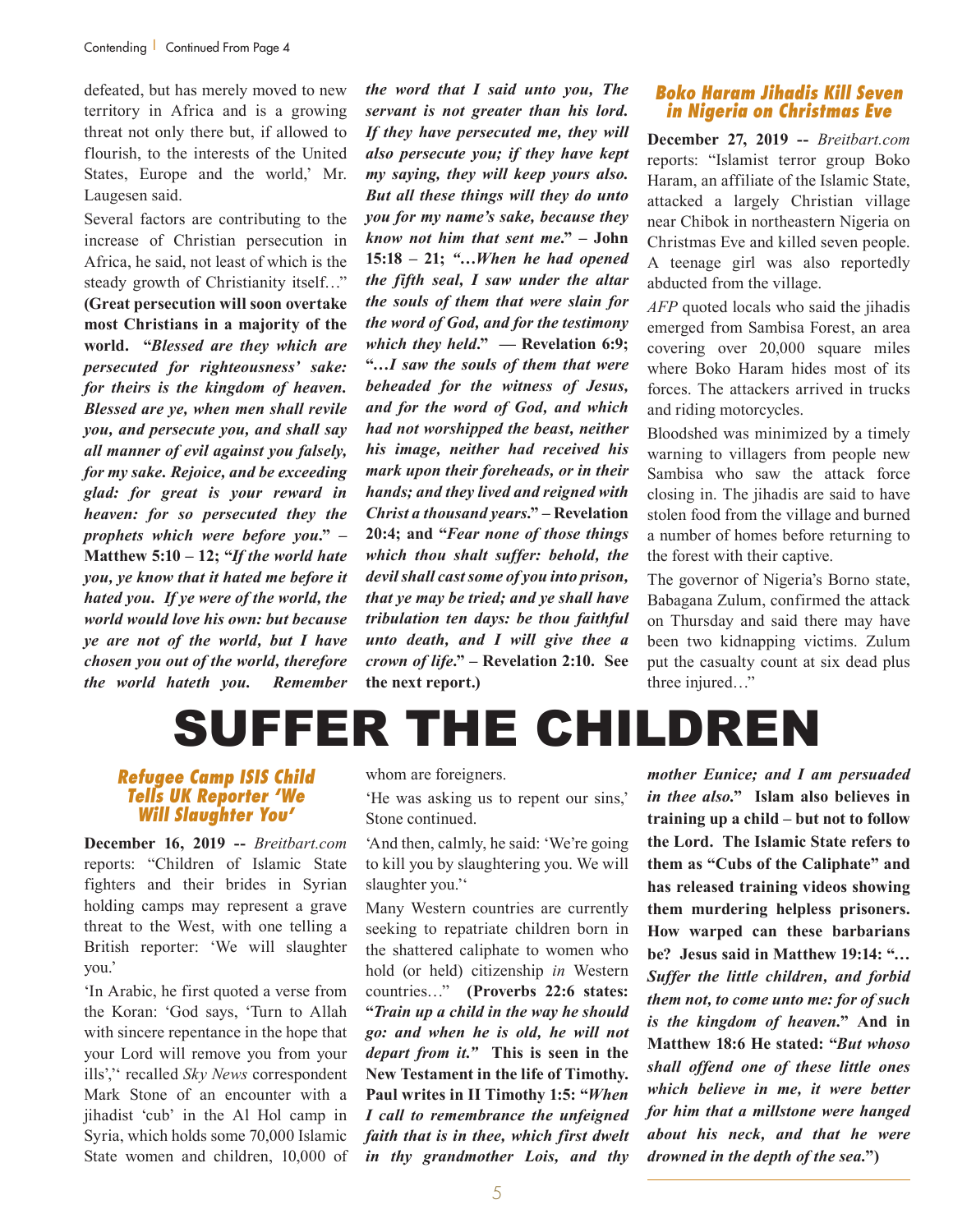# **NEWS FROM ISRAEL AND THE MIDDLE EAST**

#### *Hamas, Islamic Jihad agree to stand together in future fight with Israel*

**December 19, 2019 --** *The Jerusalem Post* reports: "Palestinian Islamic Jihad (PIJ) and Hamas will join forces in the next round of fighting with Israel, PIJ Secretary-General Ziyad al-Nakhalah said on Thursday.

During the last flare-up between PIJ and Israel, Hamas mostly stayed out of the fighting in a move that drew criticism from several Palestinian factions and some PIJ officials.

The violence erupted after Israel assassinated senior PIJ military commander Baha Abu al-Ata on November 12.

Nakhalah, who is based in Lebanon, said that his group has reached agreement with Hamas 'to jointly respond to any [Israeli] aggression.' He warned that any Israeli military strike against the Gaza Strip won't pass without a response.

Nakhalah repeated PIJ's commitment to the 'path of jihad (holy war) notwithstanding the challenges and sacrifices.'

Hamas and PIJ leaders met in Cairo recently as part of Egypt's effort to secure a long-term ceasefire between the Gaza-based factions and Israel…"

**(The nations may say: "…***Come, and let us cut them off from being a nation; that the name of Israel may be no more in remembrance"* **– Psalm 83:4. It won't work. God declares: "***… I will give them* **[Israel]** *an everlasting name, that shall not be cut off"* **– Isaiah 56:5. See the next report.)**

# *Abbas spokesman: The pressure on Israel will continue*

**December 27, 2019 --** *Israel National News* reports: "The Palestinian Authority (PA) will continue its efforts to work with international parties to pressure Israel to allow holding the Palestinian elections in eastern Jerusalem, a senior official said on Thursday.

Nabil Abu Rudeineh, a spokesman for PA chairman Mahmoud Abbas, said in an official statement quoted by *Xinhua* that 'the pressure on Israel will go on until it accepts the participation of our people in Jerusalem in the elections.'

'President Mahmoud Abbas and the Palestinian leadership insist that there will be no elections without holding it in East Jerusalem no matter what the pressure will be like on the Palestinian side,' said Abu Rudeineh…"

#### *Hamas official: The goal is 'liberation of Palestine'*

**December 16, 2019 --** *Israel National News* reports: "Senior Hamas leader Mahmoud al-Zahar said on Sunday that Hamas does not see the parliamentary and presidential elections in the Palestinian Authority (PA) as a goal in itself, but rather as a means of strengthening the plan of resistance against Israel.

In an interview with *Al-Aqsa TV*, Zahar said Hamas would accept any outcome of the elections in accordance with the wishes of the Palestinian public.

The alternative to the plan to fighting Israel is 'destruction, settlements, theft of land and Judaization of territory,' he added.

In a direct appeal to the Fatah movement headed by PA chairman Mahmoud Abbas, Zahar said that Fatah must agree to the minimum requirements which include the cessation of the security coordination with Israel and the strengthening of the Palestinian resistance organizations…" **(Genesis 15:18 states: "***In the same day the Lord made a covenant with Abram, saying, Unto thy seed have I given this land, from the river of Egypt unto the great river, the river Euphrates***" and in Joshua 1:4 we read: "***From the wilderness and this Lebanon even unto the great river, the river Euphrates, all the land of the Hittites, and unto the great sea toward the going down of the sun, shall be your coast***." These verses** 

**encompass all of the land modern Israel currently possesses, plus all of the land of the Palestinians (the West Bank and Gaza), plus some of Egypt and Syria, plus all of Jordan, plus some of Saudi Arabia and Iraq. Israel currently possesses only a fraction of the land God has promised. See the next two reports.)**

# *'Jerusalem is ours and will only be Islamic-Christian'*

**December 3, 2019 --** *Israel National News* reports: "PLO Supreme Council for Youth and Sports head Jibril Rajoub wrote on his Facebook page: 'Our brothers are here – and foremost among them His Honor [PA] Prime Minister [Muhammad Shtayyeh], government ministers, members of the PLO Executive Committee and the Fatah Central Committee, commanders of the PA Security Forces, and pillars of the private sector… in order to say to this fascist and Nazi occupation that Jerusalem is ours, and that Jerusalem will only be Islamic-Christian.' This from Palestinian Media Watch (PMW). Rajoub gave this speech in front of PA Prime Minister Muhammad Shtayyeh, government ministers, members of the PLO Executive Committee and the Fatah Central Committee, commanders of the PA Security Forces, and leaders of the private sector at a dinner hosted by the PA presidential institution in honor of the visiting Saudi Arabian national football team…"

# *Luxembourg said pushing for EU states to recognize Palestine*

**December 9, 2019** -- *The Times of Israel* reports: "Luxembourg is pushing its fellow European Union states to recognize Palestine, in response to the recent U.S. declaration that it no longer views Israeli settlements in the West Bank as illegal under international law, *Channel 13* news reported Sunday.

The report said Luxembourg Foreign Minister Jean Asselborn sent a letter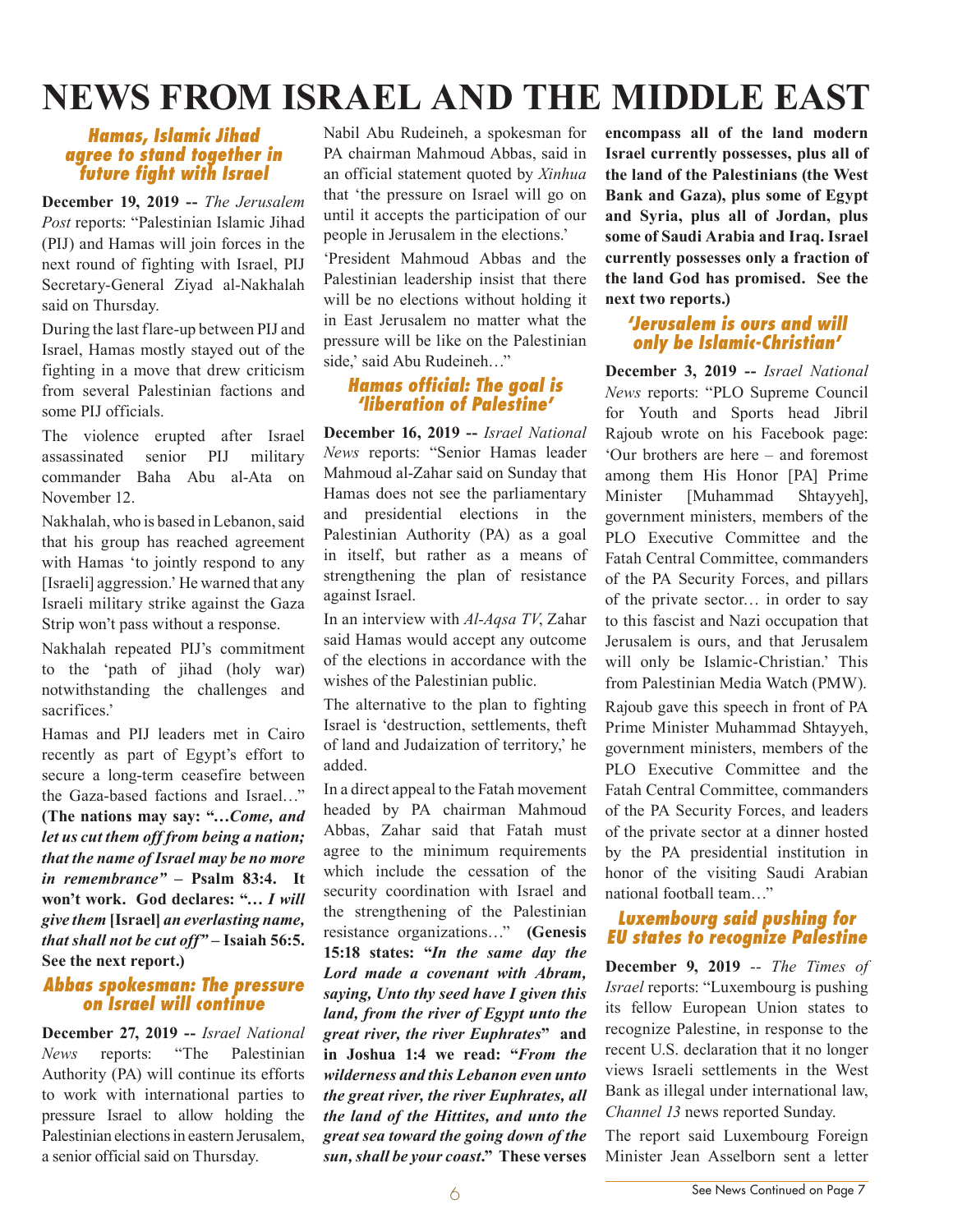to new EU foreign policy chief Josep Borrell and to EU foreign ministers, saying the only way to save the twostate solution was to create 'a more equitable situation' between Israel and the Palestinians.

'It is time to start a debate within the European Union on the opportunity of a recognition of the State of Palestine by all its Member States,' *Channel 13* quoted him as writing.

'The recognition of Palestine as a State would neither be a favour, nor a blank check, but a simple recognition of the right of the Palestinian people to their own State,' he wrote. 'In no way would it be directed against Israel.'…"

### *Iranian official threatens to 'flatten' Tel Aviv*

**December 10, 2019 --** *Israel National News* reports: "Morteza Ghorbani, a senior adviser to Iranian Revolutionary Guards Commander Hossein Salami, threatened Israel on Monday in response to Foreign Minister Yisrael Katz's statement that an Israeli attack on Iran is a possibility.

'If Israel makes a mistake, even if it is the smallest one, against Iran, we will flatten Tel Aviv into dirt from Lebanon,' Ghorbani told Iranian media, as quoted by *Yediot Aharonot*.

'Iran does not aspire to possess nuclear weapons, and Israel is too small to make a mistake with us,' he added.

'Our fighters' fingers are on the trigger on the order of Supreme Leader Ali Khamenei. If the Leader gives an order to attack Israel with missiles – the Zionists will raise their hands and surrender,' claimed Ghorbani.

The comments come after Katz told the Italian newspaper *Corriere della Sera* that 'an Israeli attack on Iran is an existing possibility that is under discussion.'

'We will not allow Iranians to acquire nuclear weapons and if we are forced into a situation of no other choice – we will also respond with military force,' Katz said…" **(Almighty God has**  **stated: "…***I will give them* **[Israel]**  *an everlasting name, that shall not be cut off" –* **Isaiah 56:5. Everlasting means everlasting. God promised to Abraham in Genesis 22:17: "***… in blessing I will bless thee, and in multiplying I will multiply thy seed as the stars of the heaven, and as the sand which is upon the sea shore…"* **"***And because he loved thy fathers, therefore he chose their seed after them, and brought thee out in his sight with his mighty power out of Egypt; To drive out nations from before thee greater and mightier than thou art, to bring thee in, to give thee their land for an inheritance, as it is this day. Know therefore this day, and consider it in thine heart, that the Lord he is God in heaven above, and upon the earth beneath: there is none else. Thou shalt keep therefore his statutes, and his commandments, which I command thee this day, that it may go well with thee, and with thy children after thee, and that thou mayest prolong thy days upon the earth, which the Lord thy God giveth thee, for ever***" – Deuteronomy 4:37 – 40. See the next three reports.)**

# *IDF preparing for confrontation with Iran – Chief of Staff Aviv Kochavi*

**December 26, 2019 --** *The Jerusalem Post* reports: "The IDF is preparing for a limited confrontation with the Islamic Republic as Israel continues to act against Iranian entrenchment, IDF Chief of Staff Lt.-Gen. Aviv Kochavi warned on Wednesday.

'There is a possibility that we will face a limited confrontation with Iran and we are preparing for it,' Kochavi said at a conference in honor of former IDF chief of staff Lt.-Gen. Amnon Lipkin-Shahak at the IDC Interdisciplinary Center in Herzilya.

'We will continue to act and responsibly,' Israel's top military officer said, adding it would have been better had Israel not been the only one engaged in the effort to stop Iran.

The IDF, he said, is carrying out

operations both publicly and belowthe-radar to prevent the enemy from obtaining precision missiles, even if those operations bring about a confrontation…"

#### *Iran working on nuclearcapable missiles: European powers*

**December 6, 2019 --** *SpaceDaily.com*  reports: "Britain, France and Germany have accused Iran of developing nuclear-capable ballistic missiles in a letter dismissed by Iranian Foreign Minister Javad Zarif on Thursday as 'a desperate falsehood'.

UN ambassadors for the three countries said in the letter to UN Secretary General Antonio Guterres that Iran's actions were 'inconsistent' with the UN resolution enshrining a 2015 nuclear deal with Iran.

But Zarif on Twitter said the Europeans were covering up their own 'miserable incompetence' at abiding by the nuclear deal and were 'bowing to U.S. bullying'.

The letter referred to footage shared on social media in April this year of the test flight of a new Shabab-3 medium range ballistic missile variant that was 'technically capable of delivering a nuclear weapon'.

The European powers also pointed to three other launches this year, including that of the Borkan-3, a new mediumrange ballistic missile tested by Iranianbacked Houthi forces in Yemen on August 2…"

# *Report: Iran stashing missiles in Iraq that can reach Israel*

**December 6, 2019 --** *Israel National News* reports: "Iran is stockpiling shortrange ballistic missiles in Iraq that can reach Israel, according to a *New York Times* report that cited American intelligence and military officials.

The hidden rockets are part of a larger effort by Iran to intimidate countries in the region and assert its power, the *Times* reported. Short-range missiles generally have a range of just over 600 miles, so one fired from just outside of